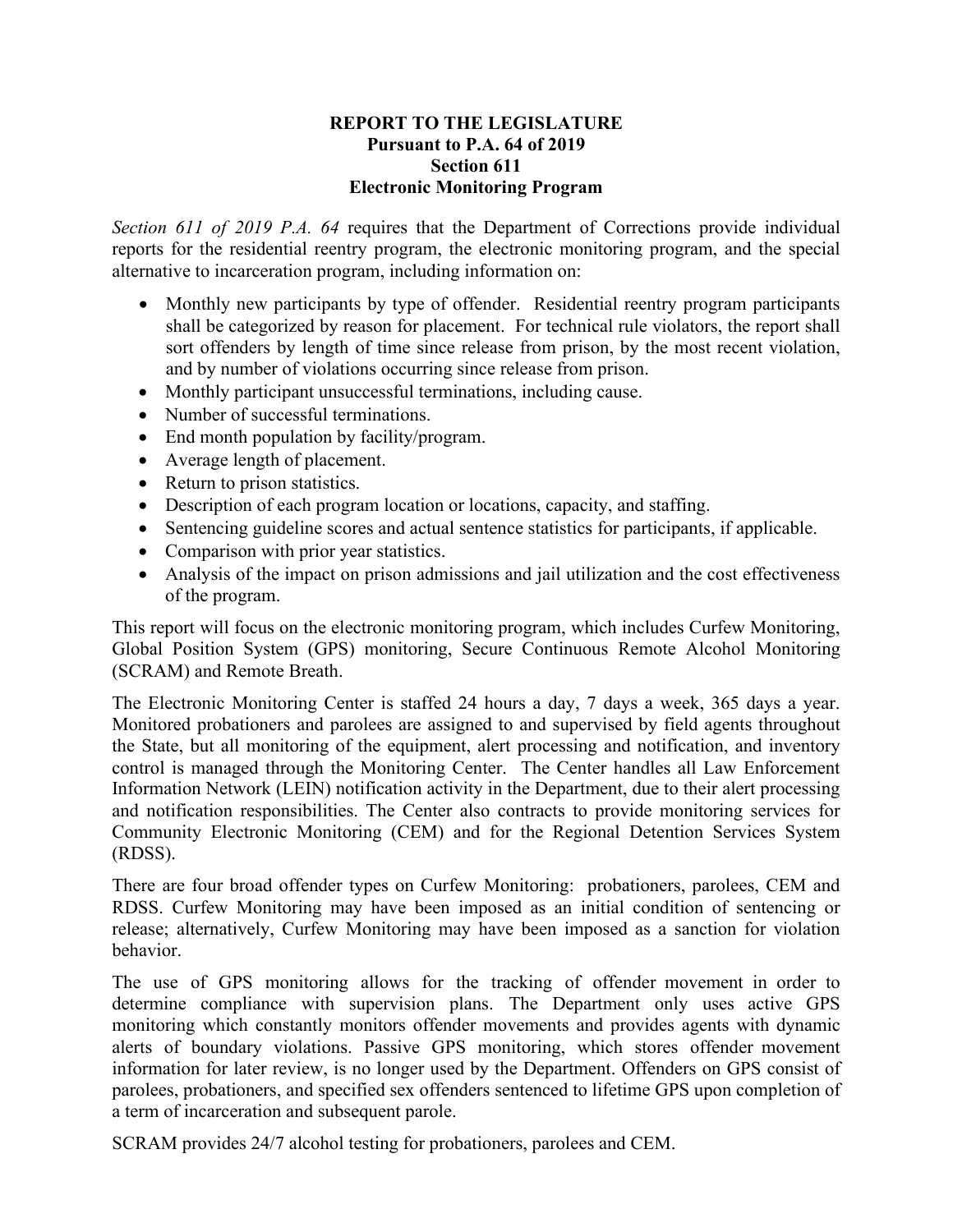Remote Breath is a handheld, portable breath alcohol device which includes automated facial recognition technology. The Remote Breath population includes parolees, probationers and CEM.

The offender counts in this report come from the monitoring vendor's database.

Tables 1 and 2 break down the new Curfew Monitoring and GPS participants by month and type of offender. Table 3 shows the monthly new participant totals by monitoring technology.

|       | Parole* |       | Probation* |       | <b>CEM</b> |      | <b>RDSS</b> |      | Total |       |
|-------|---------|-------|------------|-------|------------|------|-------------|------|-------|-------|
|       | 2018    | 2019  | 2018       | 2019  | 2018       | 2019 | 2018        | 2019 | 2018  | 2019  |
| Jan   | 402     | 299   | 301        | 261   | 47         | 33   | 33          | 29   | 783   | 622   |
| Feb   | 347     | 307   | 233        | 267   | 30         | 21   | 23          | 34   | 633   | 629   |
| Mar   | 318     | 293   | 267        | 273   | 39         | 32   | 45          | 30   | 669   | 628   |
| Apr   | 311     | 325   | 263        | 248   | 27         | 18   | 30          | 26   | 631   | 617   |
| May   | 345     | 282   | 313        | 243   | 32         | 38   | 41          | 22   | 731   | 585   |
| Jun   | 316     | 264   | 264        | 193   | 32         | 41   | 39          | 24   | 651   | 522   |
| Jul   | 373     | 276   | 241        | 233   | 36         | 41   | 27          | 39   | 677   | 589   |
| Aug   | 329     | 292   | 283        | 266   | 29         | 44   | 41          | 27   | 682   | 629   |
| Sep   | 294     | 287   | 225        | 252   | 16         | 28   | 27          | 28   | 562   | 595   |
| Oct   | 346     | 290   | 265        | 247   | 39         | 43   | 32          | 45   | 682   | 625   |
| Nov   | 282     | 258   | 224        | 204   | 33         | 25   | 30          | 26   | 569   | 513   |
| Dec   | 302     | 208   | 225        | 273   | 28         | 37   | 23          | 26   | 578   | 544   |
| Total | 3,965   | 3,381 | 3,104      | 2,960 | 388        | 401  | 391         | 356  | 7,848 | 7,098 |
| Avg   | 330.4   | 281.8 | 258.7      | 246.7 | 32.3       | 33.4 | 32.6        | 29.7 | 654.0 | 591.5 |

**Table 1 – Monthly New Curfew Monitoring Participants by Offender Type**

\* Parole SAI and Probation SAI statistics w ere included in the traditional Parole and Probation statistics.

| Table 2 – Monthly New GPS Participants by Offender Type |  |  |  |  |
|---------------------------------------------------------|--|--|--|--|
|---------------------------------------------------------|--|--|--|--|

|       | <b>Parole</b> |       | <b>Probation</b> |                | Lifetime |      | <b>Total</b> |       |
|-------|---------------|-------|------------------|----------------|----------|------|--------------|-------|
|       | 2018          | 2019  | 2018             | 2019           | 2018     | 2019 | 2018         | 2019  |
| Jan   | 308           | 265   | $\Omega$         | 1              | 6        | 9    | 314          | 275   |
| Feb   | 234           | 222   |                  | $\overline{2}$ | 4        | 7    | 239          | 231   |
| Mar   | 288           | 226   | 0                |                | 12       | 10   | 300          | 237   |
| Apr   | 247           | 249   |                  | 0              | 12       | 9    | 260          | 258   |
| May   | 317           | 247   | 2                | 0              | 12       | 16   | 331          | 263   |
| Jun   | 269           | 227   | $\overline{2}$   | 3              | 17       | 16   | 288          | 246   |
| Jul   | 285           | 273   |                  | 4              | 14       | 14   | 300          | 291   |
| Aug   | 264           | 239   | 3                |                | 10       | 6    | 277          | 246   |
| Sep   | 213           | 231   | 0                | 4              | 15       | 12   | 228          | 247   |
| Oct   | 275           | 272   | 3                | 3              | 9        | 10   | 287          | 285   |
| Nov   | 230           | 208   | 0                |                | 13       | 15   | 243          | 224   |
| Dec   | 213           | 229   |                  |                | 6        | 13   | 220          | 243   |
| Total | 3,143         | 2,888 | 14               | 21             | 130      | 137  | 3,287        | 3.046 |
| Avg   | 261.9         | 240.7 | 1.8              | 1.8            | 10.8     | 11.4 | 273.9        | 253.8 |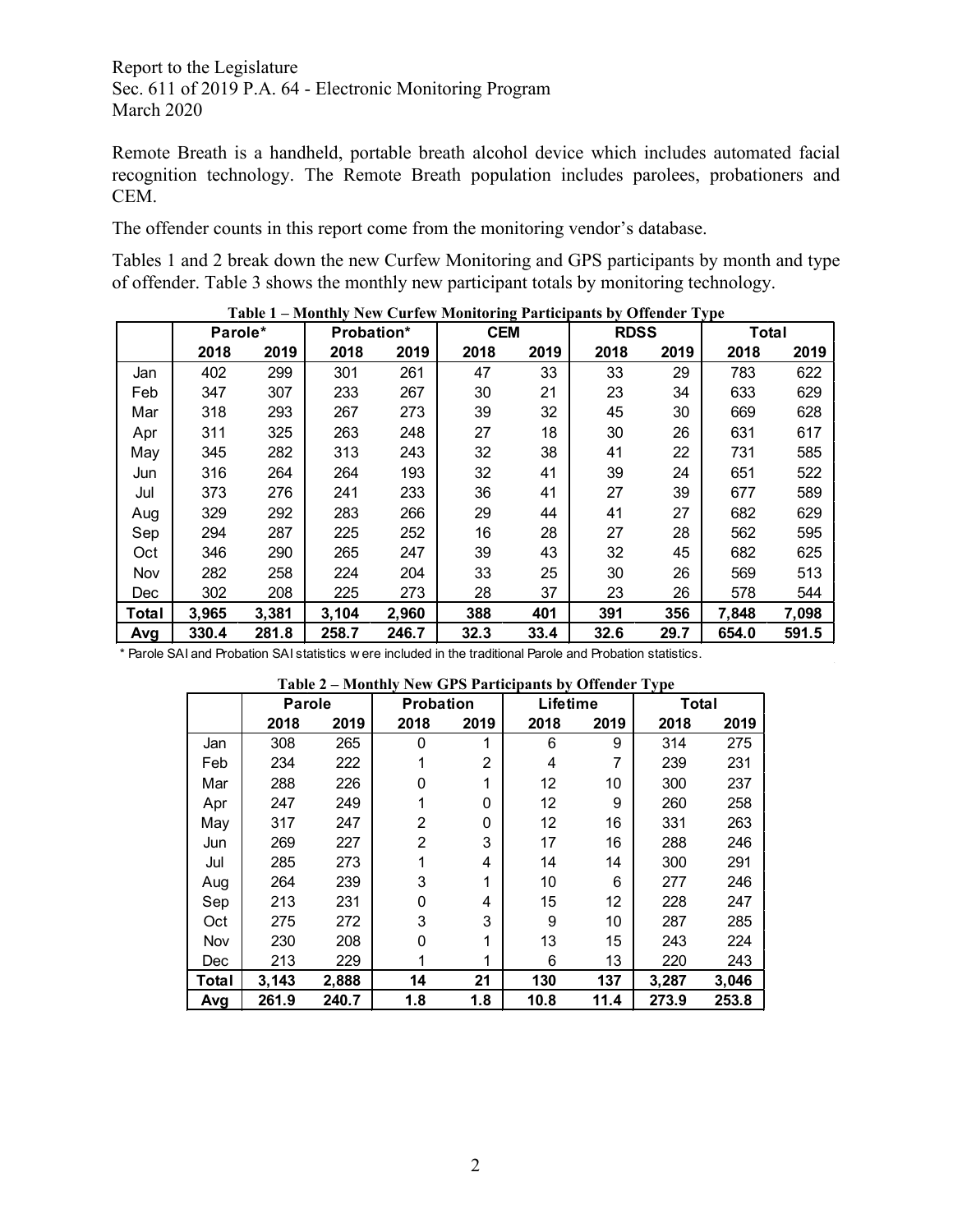|       |               |       | <b>Table 5 – Monthly New Participant Totals by Monitoring Technology</b> |       |              |       |                      |      |
|-------|---------------|-------|--------------------------------------------------------------------------|-------|--------------|-------|----------------------|------|
|       | <b>Curfew</b> |       | <b>GPS</b>                                                               |       | <b>SCRAM</b> |       | <b>Remote Breath</b> |      |
|       | 2018          | 2019  | 2018                                                                     | 2019  | 2018         | 2019  | 2018                 | 2019 |
| Jan   | 783           | 622   | 314                                                                      | 275   | 391          | 346   | 19                   | 18   |
| Feb   | 633           | 629   | 239                                                                      | 231   | 313          | 340   | 12                   | 15   |
| Mar   | 669           | 628   | 300                                                                      | 237   | 368          | 338   | 17                   | 15   |
| Apr   | 631           | 617   | 260                                                                      | 258   | 333          | 348   | 18                   | 15   |
| May   | 731           | 585   | 331                                                                      | 263   | 384          | 365   | 21                   | 21   |
| Jun   | 651           | 522   | 288                                                                      | 246   | 358          | 330   | 15                   | 11   |
| Jul   | 677           | 589   | 300                                                                      | 291   | 386          | 397   | 13                   | 12   |
| Aug   | 682           | 629   | 277                                                                      | 246   | 380          | 339   | 22                   | 22   |
| Sep   | 562           | 595   | 228                                                                      | 247   | 348          | 376   | 26                   | 23   |
| Oct   | 682           | 625   | 287                                                                      | 285   | 412          | 359   | 26                   | 20   |
| Nov   | 569           | 513   | 243                                                                      | 224   | 333          | 299   | 20                   | 20   |
| Dec   | 578           | 544   | 220                                                                      | 243   | 306          | 303   | 15                   | 21   |
| Total | 7,848         | 7,098 | 3,287                                                                    | 3,046 | 4,312        | 4,140 | 224                  | 213  |
| Avg   | 654.0         | 591.5 | 273.9                                                                    | 253.8 | 359.3        | 345.0 | 18.7                 | 17.8 |

**Table 3 – Monthly New Participant Totals by Monitoring Technology** 

Tables 4 and 5 show the monthly Curfew Monitoring and GPS terminations by offender type. Table 6 shows the monthly termination totals by monitoring technology.

|       | Parole* |       | Probation* |       | <b>CEM</b> |      | <b>RDSS</b> |      | <b>Total</b> |       |
|-------|---------|-------|------------|-------|------------|------|-------------|------|--------------|-------|
|       | 2018    | 2019  | 2018       | 2019  | 2018       | 2019 | 2018        | 2019 | 2018         | 2019  |
| Jan   | 420     | 344   | 309        | 253   | 35         | 37   | 35          | 30   | 799          | 664   |
| Feb   | 322     | 274   | 217        | 253   | 48         | 19   | 17          | 24   | 604          | 570   |
| Mar   | 379     | 353   | 273        | 248   | 28         | 24   | 35          | 27   | 715          | 652   |
| Apr   | 331     | 368   | 262        | 271   | 23         | 26   | 31          | 36   | 647          | 701   |
| May   | 407     | 338   | 312        | 262   | 30         | 35   | 40          | 19   | 789          | 654   |
| Jun   | 319     | 297   | 250        | 272   | 41         | 37   | 47          | 30   | 657          | 636   |
| Jul   | 315     | 292   | 279        | 240   | 24         | 39   | 38          | 21   | 656          | 592   |
| Aug   | 361     | 286   | 263        | 218   | 25         | 33   | 40          | 45   | 689          | 582   |
| Sep   | 293     | 278   | 255        | 233   | 36         | 29   | 29          | 26   | 613          | 566   |
| Oct   | 391     | 330   | 259        | 259   | 30         | 42   | 35          | 32   | 715          | 663   |
| Nov   | 321     | 242   | 260        | 225   | 29         | 33   | 35          | 36   | 645          | 536   |
| Dec   | 294     | 294   | 233        | 258   | 34         | 34   | 30          | 29   | 591          | 615   |
| Total | 4,153   | 3,696 | 3,172      | 2,992 | 383        | 388  | 412         | 355  | 8,120        | 7,431 |
| Avg   | 346.1   | 308.0 | 264.3      | 249.3 | 31.9       | 32.3 | 34.3        | 29.6 | 676.7        | 619.3 |

**Table 4 - Monthly Curfew Monitoring Terminations by Offender Type**

\* Parole SAI and Probation SAI statistics w ere included in the traditional Parole and Probation statistics.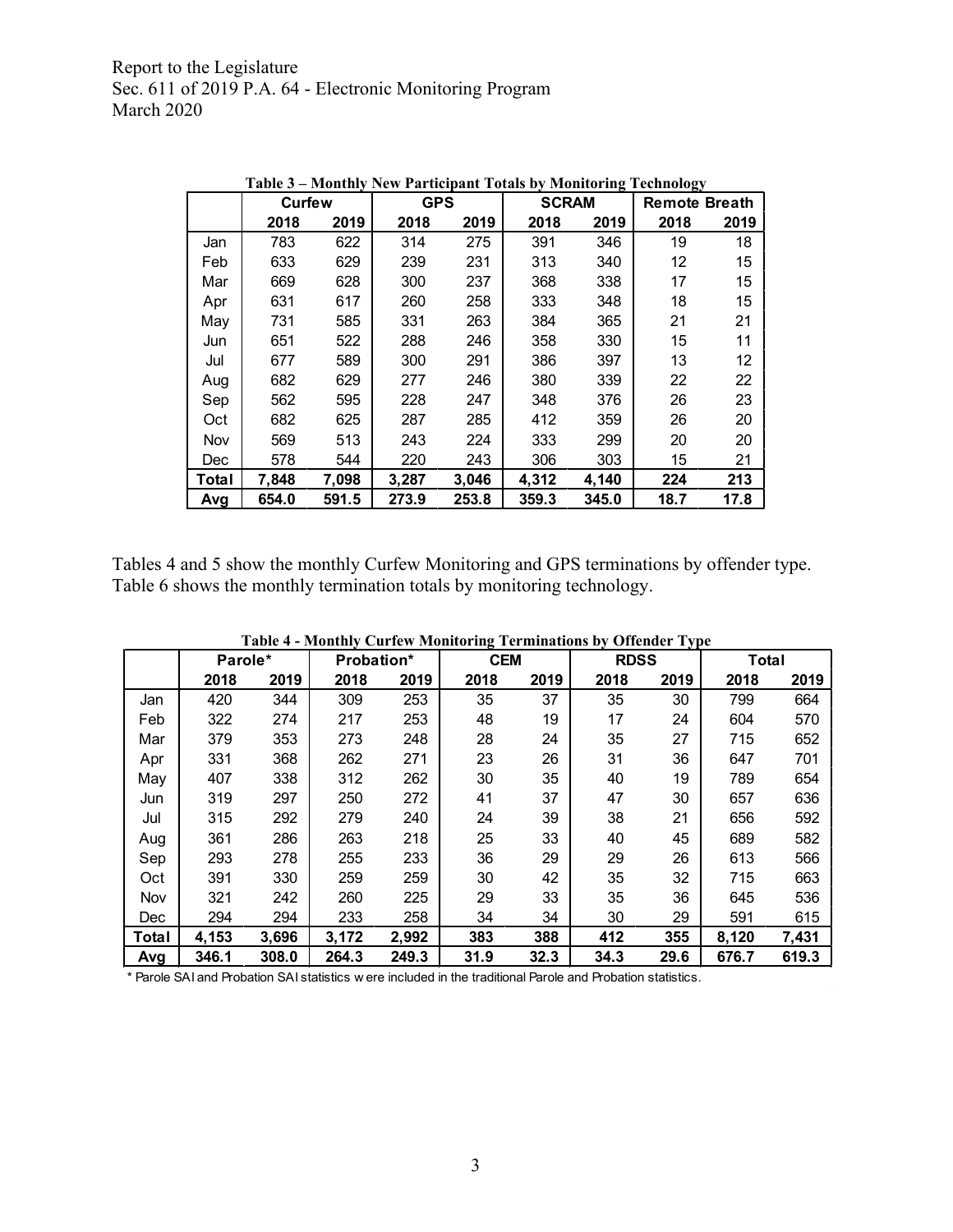|       | Parole |       | <b>Probation</b> |                | Lifetime       |      | $\sim$ , $\sim$<br>Total |       |
|-------|--------|-------|------------------|----------------|----------------|------|--------------------------|-------|
|       | 2018   | 2019  | 2018             | 2019           | 2018           | 2019 | 2018                     | 2019  |
| Jan   | 294    | 237   |                  | $\Omega$       | 2              | 3    | 297                      | 240   |
| Feb   | 232    | 236   | 3                | $\overline{2}$ |                | 1    | 236                      | 239   |
| Mar   | 257    | 247   |                  |                | 3              | 3    | 261                      | 251   |
| Apr   | 261    | 311   | 0                |                | 2              | 2    | 263                      | 314   |
| May   | 278    | 276   | 2                | 2              | 3              | 4    | 283                      | 282   |
| Jun   | 265    | 249   | 3                | 0              | O              | 1    | 268                      | 250   |
| Jul   | 277    | 254   |                  | 3              | 2              | 9    | 280                      | 266   |
| Aug   | 268    | 234   |                  | 2              | $\overline{2}$ | 5    | 271                      | 241   |
| Sep   | 263    | 219   | n                | 3              | 0              | 5    | 263                      | 227   |
| Oct   | 274    | 242   |                  | 2              | 5              | 3    | 280                      | 247   |
| Nov   | 240    | 211   | N                | 0              | 0              | 5    | 240                      | 216   |
| Dec   | 244    | 235   |                  | 2              | 2              | 8    | 247                      | 245   |
| Total | 3,153  | 2,951 | 14               | 18             | 22             | 49   | 3,189                    | 3,018 |
| Avg   | 262.8  | 245.9 | 1.6              | 1.5            | 2.4            | 4.1  | 265.8                    | 251.5 |

**Table 5 - Monthly GPS Terminations by Offender Type**

|       |        | Table 6 - Monthly Termination Totals by Monitoring Technology |            |       |              |       |                      |      |
|-------|--------|---------------------------------------------------------------|------------|-------|--------------|-------|----------------------|------|
|       | Curfew |                                                               | <b>GPS</b> |       | <b>SCRAM</b> |       | <b>Remote Breath</b> |      |
|       | 2018   | 2019                                                          | 2018       | 2019  | 2018         | 2019  | 2018                 | 2019 |
| Jan   | 799    | 664                                                           | 297        | 240   | 421          | 381   | 14                   | 16   |
| Feb   | 604    | 570                                                           | 236        | 239   | 338          | 353   | 8                    | 19   |
| Mar   | 715    | 652                                                           | 261        | 251   | 370          | 301   | 18                   | 17   |
| Apr   | 647    | 701                                                           | 263        | 314   | 345          | 368   | 10                   | 14   |
| Mav   | 789    | 654                                                           | 283        | 282   | 381          | 369   | 13                   | 28   |
| Jun   | 657    | 636                                                           | 268        | 250   | 384          | 350   | 19                   | 23   |
| Jul   | 656    | 592                                                           | 280        | 266   | 378          | 348   | 21                   | 22   |
| Aug   | 689    | 582                                                           | 271        | 241   | 559          | 336   | 21                   | 13   |
| Sep   | 613    | 566                                                           | 263        | 227   | 326          | 330   | 19                   | 16   |
| Oct   | 715    | 663                                                           | 280        | 247   | 419          | 400   | 17                   | 18   |
| Nov   | 645    | 536                                                           | 240        | 216   | 329          | 301   | 13                   | 17   |
| Dec   | 591    | 615                                                           | 247        | 245   | 341          | 358   | 19                   | 20   |
| Total | 8,120  | 7.431                                                         | 3,189      | 3,018 | 4,591        | 4.195 | 192                  | 223  |
| Avg   | 676.7  | 619.3                                                         | 265.8      | 251.5 | 382.6        | 349.6 | 16.0                 | 18.6 |

Below are typical reasons for unsuccessful terminations:

- Administrative terminations occur when the offender is unable to continue for reasons beyond their control, such as, loss of home placement, hospitalized, or commitment to a treatment program.
- Substance abuse violations
- Curfew violations
- Tampering with tether device
- Abscond violation
- New felony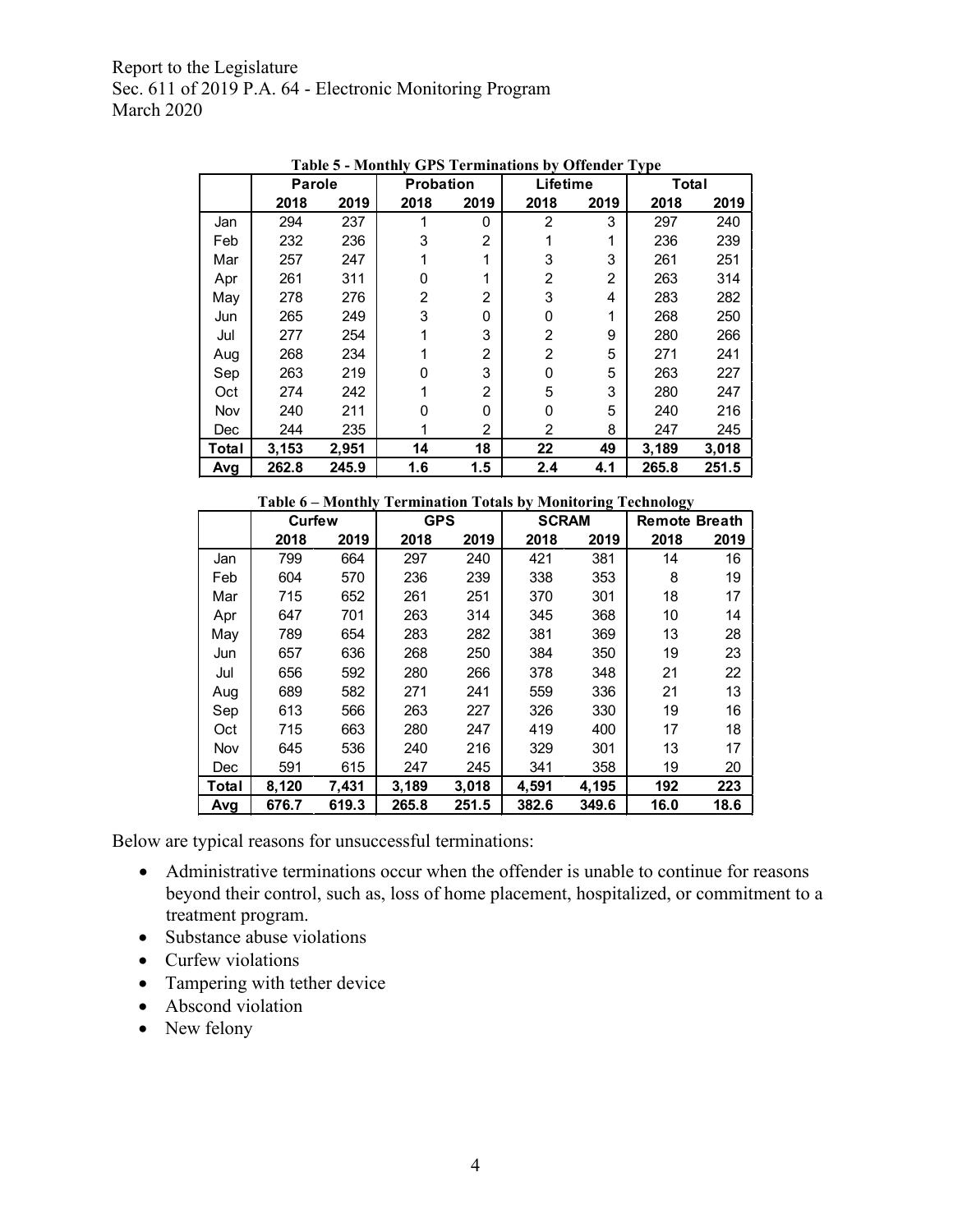The monthly new monitoring participants and monthly Curfew Monitoring terminations resulted in the end of month Curfew Monitoring and GPS populations shown in Tables 7 and 8. Table 9 shows the end of month totals by Monitoring Technology.

|            | Parole* |       | <b>Probation*</b> |       |      | <b>CEM</b> |      | <b>RDSS</b> | <b>Total</b> |         |
|------------|---------|-------|-------------------|-------|------|------------|------|-------------|--------------|---------|
|            | 2018    | 2019  | 2018              | 2019  | 2018 | 2019       | 2018 | 2019        | 2018         | 2019    |
| Jan        | 1,184   | 1,030 | 820               | 771   | 74   | 58         | 85   | 68          | 2,163        | 1,927   |
| Feb        | 1,220   | 1.045 | 844               | 779   | 53   | 59         | 90   | 73          | 2,207        | 1,956   |
| Mar        | 1,151   | 1,001 | 829               | 811   | 67   | 67         | 97   | 77          | 2.144        | 1,956   |
| Apr        | 1,130   | 959   | 831               | 792   | 69   | 59         | 97   | 65          | 2,127        | 1,875   |
| May        | 1,061   | 924   | 831               | 770   | 71   | 64         | 101  | 72          | 2,064        | 1,830   |
| Jun        | 1.071   | 888   | 854               | 695   | 61   | 66         | 92   | 62          | 2,078        | 1,711   |
| Jul        | 1,140   | 879   | 808               | 675   | 73   | 67         | 80   | 82          | 2,101        | 1,703   |
| Aug        | 1,101   | 895   | 828               | 732   | 79   | 62         | 82   | 80          | 2,090        | 1,769   |
| Sep        | 1.116   | 900   | 787               | 759   | 57   | 79         | 83   | 65          | 2,043        | 1,803   |
| Oct        | 1,069   | 863   | 802               | 744   | 66   | 80         | 83   | 79          | 2,020        | 1,766   |
| Nov        | 1,053   | 895   | 769               | 729   | 69   | 72         | 73   | 67          | 1,964        | 1,763   |
| <b>Dec</b> | 1.099   | 834   | 772               | 749   | 66   | 78         | 68   | 67          | 2.005        | 1,728   |
| Avg        | 1,116.3 | 926.1 | 814.6             | 750.5 | 67.1 | 67.6       | 85.9 | 71.4        | 2,083.8      | 1,815.6 |

**Table 7 - End of Month Curfew Monitoring Populations by Offender Type**

\* Parole SAI and Probation SAI statistics w ere included in the traditional Parole and Probation statistics.

|     | <b>Parole</b> |         | <b>Probation</b> |      | Lifetime |       |         | Total   |
|-----|---------------|---------|------------------|------|----------|-------|---------|---------|
|     | 2018          | 2019    | 2018             | 2019 | 2018     | 2019  | 2018    | 2019    |
| Jan | 2,055         | 1.984   | 9                | 9    | 289      | 406   | 2,353   | 2,399   |
| Feb | 2,055         | 1,957   |                  | 9    | 293      | 412   | 2,355   | 2,378   |
| Mar | 2.067         | 1.913   | 5                | 9    | 304      | 422   | 2,376   | 2,344   |
| Apr | 2.057         | 1.842   | 5                | 8    | 314      | 429   | 2,376   | 2,279   |
| May | 2,092         | 1,804   | 8                | 6    | 325      | 440   | 2,425   | 2,250   |
| Jun | 2.090         | 1,781   | 6                | 8    | 342      | 455   | 2.438   | 2,244   |
| Jul | 2,073         | 1,811   | 7                | 10   | 355      | 461   | 2,435   | 2,282   |
| Aug | 2.090         | 1.792   | 7                | 8    | 364      | 462   | 2.461   | 2,262   |
| Sep | 2.018         | 1,808   | 8                | 8    | 378      | 469   | 2.404   | 2,285   |
| Oct | 2,038         | 1,815   | 10               | 9    | 383      | 475   | 2.431   | 2,299   |
| Nov | 2.024         | 1,805   | 11               | 9    | 394      | 485   | 2.429   | 2,299   |
| Dec | 1.989         | 1.826   | 10               | 8    | 399      | 490   | 2.398   | 2,324   |
| Avg | 2.054.0       | 1.844.8 | 7.8              | 8.4  | 345.0    | 450.5 | 2,406.8 | 2.303.8 |

## **Table 9 - End of Month Totals by Monitoring Technology**

|     | Curfew  |         |         | <b>GPS</b> | <b>SCRAM</b> |         | <b>Remote Breath</b> |      |
|-----|---------|---------|---------|------------|--------------|---------|----------------------|------|
|     | 2018    | 2019    | 2018    | 2019       | 2018         | 2019    | 2018                 | 2019 |
| Jan | 2.163   | 1.927   | 2,353   | 2,399      | 1.319        | 1.221   | 50                   | 79   |
| Feb | 2.207   | 1.956   | 2,355   | 2.378      | 1.296        | 1.198   | 54                   | 76   |
| Mar | 2,144   | 1,956   | 2,376   | 2.344      | 1,296        | 1,236   | 52                   | 74   |
| Apr | 2,127   | 1,875   | 2,376   | 2,279      | 1,286        | 1,208   | 60                   | 72   |
| May | 2.064   | 1.830   | 2.425   | 2,250      | 1,292        | 1.188   | 69                   | 64   |
| Jun | 2,078   | 1,711   | 2,438   | 2,244      | 1,257        | 1,172   | 66                   | 52   |
| Jul | 2.101   | 1.703   | 2.435   | 2.282      | 1.260        | 1.217   | 57                   | 42   |
| Aug | 2,090   | 1.769   | 2,461   | 2,262      | 1,262        | 1,223   | 61                   | 52   |
| Sep | 2.043   | 1.803   | 2.404   | 2,285      | 1.279        | 1.261   | 66                   | 59   |
| Oct | 2,020   | 1,766   | 2,431   | 2,299      | 1,278        | 1,222   | 76                   | 61   |
| Nov | 1.964   | 1.763   | 2.429   | 2.299      | 1.276        | 1.222   | 80                   | 64   |
| Dec | 2,005   | 1.728   | 2,398   | 2,324      | 1,252        | 1.169   | 79                   | 65   |
| Avg | 2.083.8 | 1.815.6 | 2,406.8 | 2.303.8    | 1.279.4      | 1.211.4 | 64.2                 | 63.3 |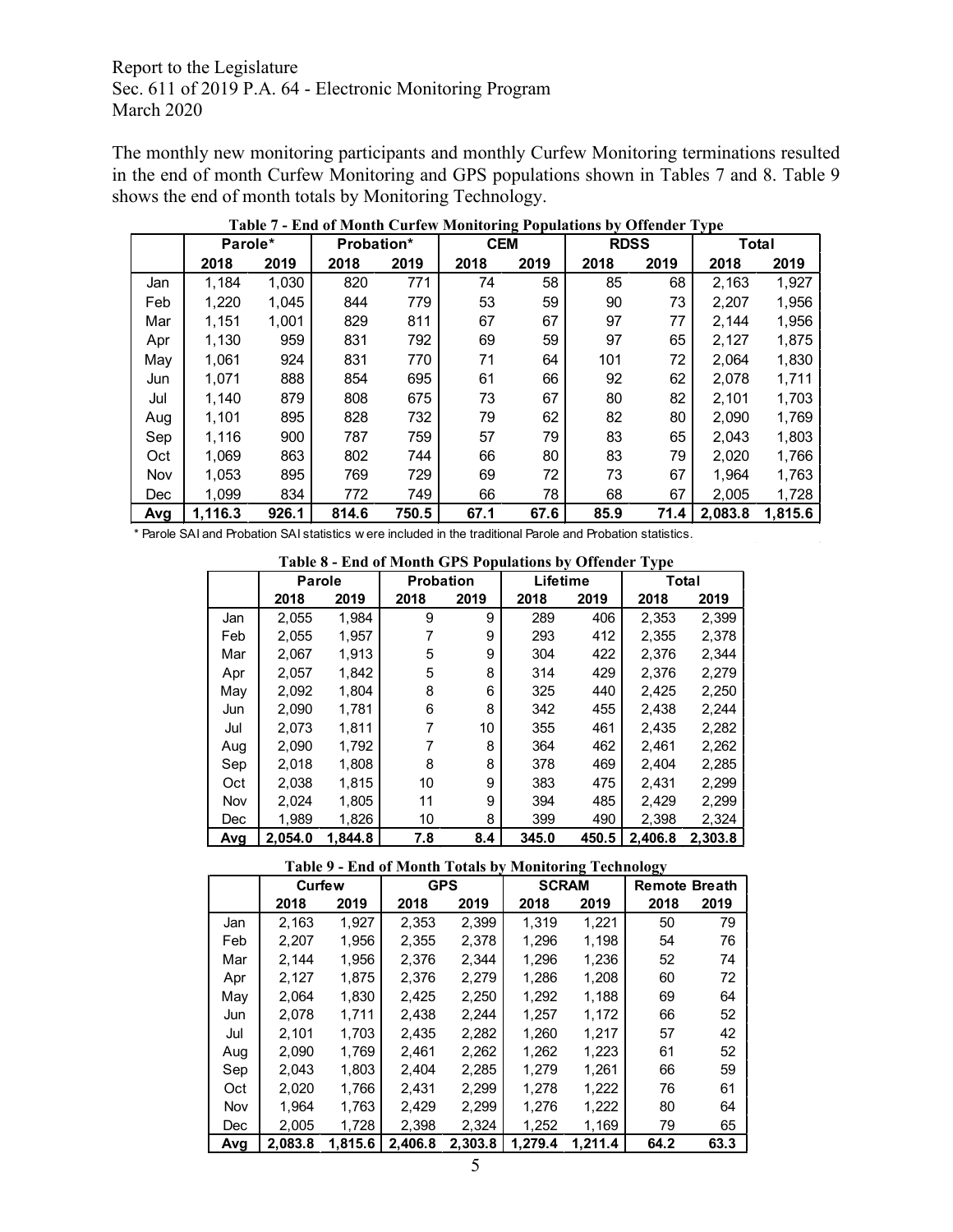Return to prison statistics measure an offender's outcome at the conclusion of a standard followup period, however, this is not a relevant measure for most electronic monitoring participants as return to prison is only relevant for parolees. Table 10 replicates a portion of the **Three-Year Follow-Up Outcomes of Offenders Who Paroled in 2000 to 2015 by Year** table reported in the Department's 2018 Statistical Report (the most recent available). The table shows that offenders paroled in 2015 had a Return to Prison Rate of 29.1% (Technical Violators 15.1% and New Sentence Violators 14.0%) after a full three-year follow up period. New electronic monitoring participants (parolees and parolees from SAI) for 2015 are the most recent participants that can have a three-year follow-up period; however, they would have paroled from a mixture of years from 2015 and earlier. Thus, these new participants for 2015 will have a failure rate that averages the recidivism rates for paroles in 2015 and earlier.

**Table 10 - (portion of) Three-Year Follow-Up Outcomes of Offenders Who Paroled in 2000 to 2015 by Year**

|                |        |                                                                                                           | 1 ML VIVM III 2000 LO 2010 D |                 |                  |                 |              |
|----------------|--------|-----------------------------------------------------------------------------------------------------------|------------------------------|-----------------|------------------|-----------------|--------------|
| Year           | Total  | <b>Success</b>                                                                                            | <b>Failure</b>               | <b>Absconds</b> | <b>Technical</b> | <b>New</b>      | lReturn to l |
| <b>Paroled</b> | Cases  | Total                                                                                                     | Total                        |                 | <b>Violators</b> | <b>Sentence</b> | Prison       |
| 2011           | 10.642 | 68.2%                                                                                                     | 31.8%                        | 1.5%            | 15.2%            | 15.1%           | 30.3%        |
| 2012           | 8.960  | 67.2%                                                                                                     | 32.8%                        | 1.8%            | 15.9%            | 15.0%           | 31.0%        |
| 2013           | 10,110 | 68.9%                                                                                                     | 31.1%                        | 1.3%            | 15.0%            | 14.7%           | 29.8%        |
| 2014           | 9,664  | 70.5%                                                                                                     | 29.5%                        | 1.4%            | 13.8%            | 14.3%           | 28.1%        |
| 2015           | 9,613  | 70.9%                                                                                                     | 29.1%                        | 0.9%            | 15.1%            | 14.0%           | 29.1%        |
|                |        | See 2018 Statistical Report, Table D3 at http://www.michigan.gov/corrections/0,4551,7-119-1441---,00.html |                              |                 |                  |                 |              |

Electronic monitoring of offenders impacts jail utilization by preserving jail beds for offenders that pose a more serious risk to the public. Electronic monitoring provides the Courts with an option that falls between probation and jail and additionally provides a sanction for noncompliant probationers. Electronic monitoring impacts prison admissions by diverting eligible parole violators who would otherwise be returned to prison as technical violators.